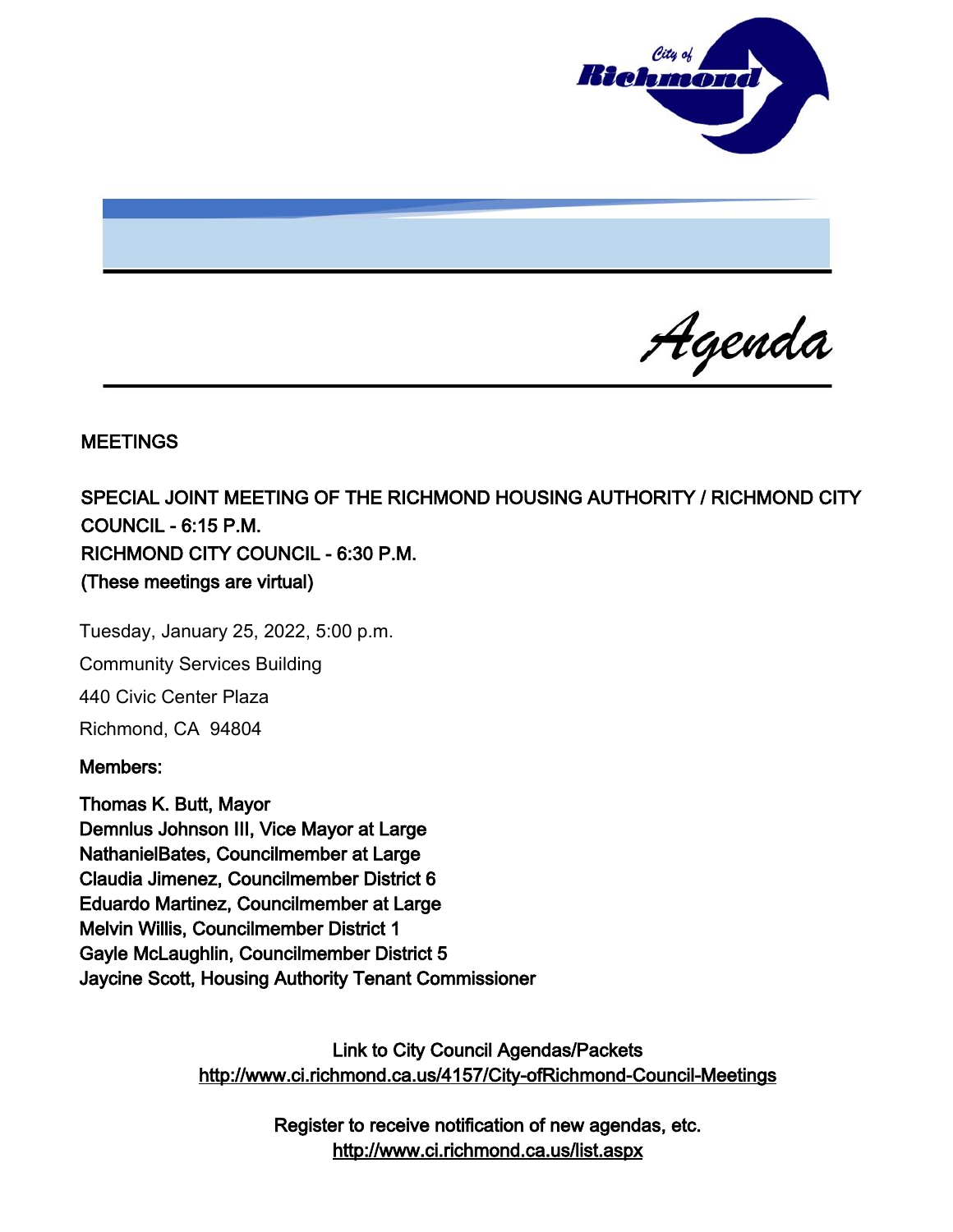# CORONAVIRUS DISEASE (COVID-19) ADVISORY

PURSUANT to the Governor of the State of California's Assembly Bill 361 and in the interest of the public health and safety, attendance at the City of Richmond City Council meeting will be limited to Council members, essential City of Richmond staff, and members of the news media. Public comment will be confined to items appearing on the agenda and will be limited to the methods provided below.

## How to watch the meeting from home:

- 1. KCRT Comcast Channel 28 or AT&T Uverse Channel 99
- 2. Livestream online at <http://www.ci.richmond.ca.us/3178/KCRT-Live>

Public comment may be submitted by mail, eComment, email and/or Zoom video conference in the manner that follows, provided that no member of the public may submit more than one verbal comment per agenda item.

Via mail: received by 1:00 p.m. the day of the meeting, sent to 450 Civic Center Plaza, 3rd Floor, Office of the Clerk, Richmond, CA 94804.

Via eComments: eComments are available once an agenda is published. Locate the meeting in "upcoming meetings" and click the comment bubble icon. Click on the item you wish to comment on. eComments can be submitted when the agenda is published and until the conclusion of public comments for the agenda item. eComments can be viewed by the City Council and members of the public as they are submitted. Email your comment to [cityclerkdept@ci.richmond.ca.us](mailto:cityclerkdept@ci.richmond.ca.us) should you have difficulty submitting an eComment during a meeting.

Via email: to [cityclerkdept@ci.richmond.ca.us](mailto:cityclerkdept@ci.richmond.ca.us) by 1:00 p.m. the day of the meeting. Emails MUST contain in the subject line 1) public comments – Open Session prior to Closed Session; 2) public comments – Open Forum; or 3) public comments agenda item # [include the agenda item number]. All such email with correctly labeled subject lines will be posted on-line and emailed to the City Council before the meeting is called to order. Email received after 1:00 p.m. will be posted on-line following the meeting as part of the supplemental materials attached to the meeting minutes.

Via Zoom by video conference: for Open Session and City Council: Please click the link below to join the webinar:

https://zoom.us/j/99312205643?pwd=MDdqNnRmS2k4ZkRTOWhlUldQOUF1Zz09 Passcode: ccmeeting

By iPhone one-tap: US: +16699006833,,99312205643# or +13462487799,,99312205643# By Telephone: Dial (for higher quality, dial a number based on your current location): US: +1 669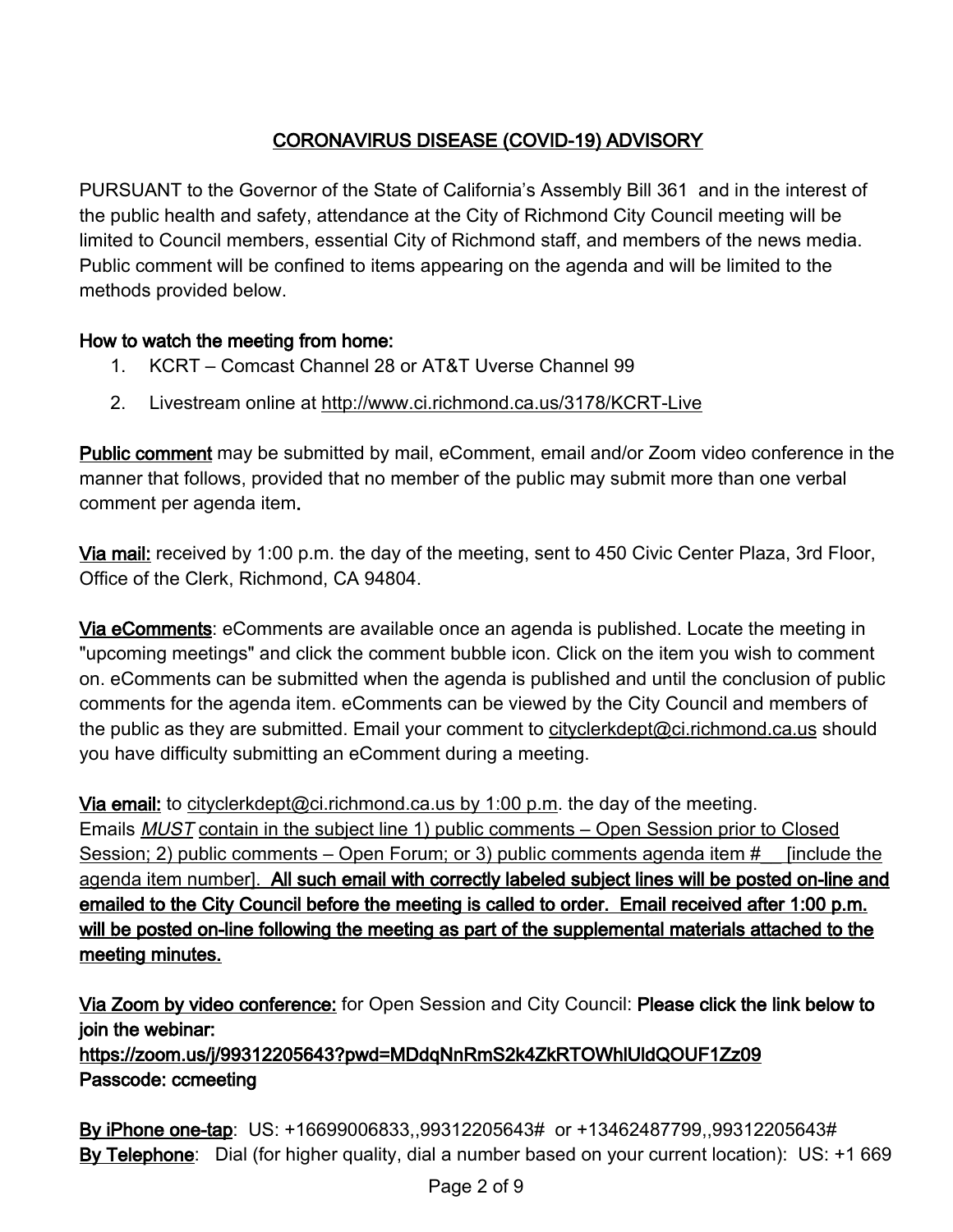900 6833 or +1 346 248 7799 or +1 253 215 8782 or +1 312 626 6799 or +1 929 205 6099 or +1 301 715 8592 Webinar ID: 993 1220 5643 International numbers available: <https://zoom.us/u/aehrwCgISx>

To comment by video conference: click on the Participants button at the bottom of your screen and select the "Raise Your Hand" button to request to speak when Public Comment is being asked for. When called upon, press the unmute button. After the allotted time, you will then be re-muted. \*\*

To comment by phone: you will be prompted to "Raise Your Hand" by pressing "\*9" to request to speak when Public Comment is asked for. When called upon, you will be asked to unmuted by pressing \*6. After the allotted time, you will then be re-muted. Instructions of how to raise your hand by phone are available at:

[https://support.zoom.us/hc/en-us/articles/201362663 -Joining-a-meeting-by-phone.](https://support.zoom.us/hc/en-us/articles/201362663%20-Joining-a-meeting-by-phone.) \*\*

\*\*The mayor will announce the agenda item number and open public comment when appropriate.

## Open Forum for Public Comment:

Address the City Council on matters not listed on the agenda, items remaining on the consent calendar, reports from the city manager, public works director, sub-committee for reimagining task force, and police chief may do so under Open Forum.

The City cannot guarantee that its network and/or the site will be uninterrupted. To ensure that the City Council receives your comments, you are strongly encouraged to submit your comments in writing in advance of the meeting.

AB 361 Procedures in the Event of Technical Difficulties: In the event the meeting broadcast is disrupted, or if a technical issue on the agency's end disrupts public participation, the legislative body board cannot take any further action on the agenda until the technical issue is resolved.

Properly labeled public comments will be considered a public record, put into the official meeting record, available after the meeting as supplemental materials, and will be posted as an attachment to the meeting minutes when the minutes are posted:

[http://www.ci.richmond.ca.us/Archive.aspx?AMID=31.](http://www.ci.richmond.ca.us/Archive.aspx?AMID=31)

# Procedures for Removing Items from the Consent Calendar:

Members of the public who request to remove an item from the consent calendar must first discuss the item with a staff member by phone or a back-and-forth email discussion, and state the name of the staff member when requesting removal of the item from the consent calendar.

Any member of the City Council who would like to remove an item from the consent calendar must notify the appropriate staff person and the City Clerk's Office prior to the meeting. Although members of the City Council are encouraged to ask questions and share concerns with staff ahead of the meeting, they are not required to do so.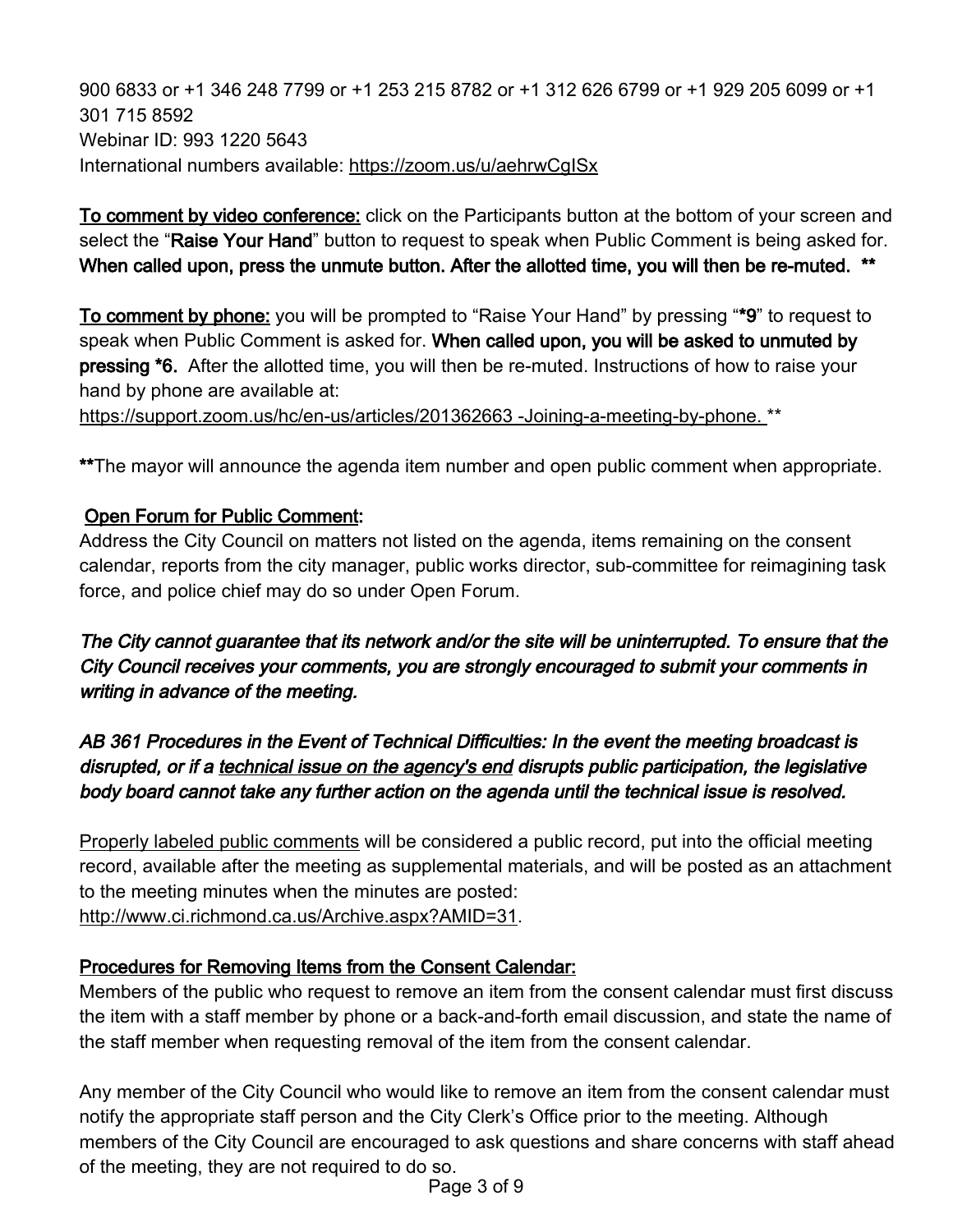The Clerk's Office must be informed of any requests to remove items from the Consent Calendar.

Items removed from the Consent Calendar shall be placed at the end of the agenda for consideration.

### Accessibility for Individuals with Disabilities:

Upon request, the City will provide for written agenda materials in appropriate alternative formats, or disability-related modification or accommodation, including auxiliary aids or services and sign language interpreters, to enable individuals with disabilities to participate in and provide comments at/related to public meetings. Please submit a request, including your name, phone number and/or email address, and a description of the modification, accommodation, auxiliary aid, service or alternative format requested at least two days before the meeting. Requests should be emailed to [cityclerkdept@ci.richmond.ca.us](mailto:cityclerkdept@ci.richmond.ca.us) or submitted by phone at 510-620-6513, ext. 9, or 510-620-6509. Requests made by mail to City Clerk's Office, City Council meeting, 450 Civic Center Plaza, Richmond, CA 94804 must be received at least two days before the meeting. Requests will be granted whenever possible and resolved in favor of accessibility.

## Effect of Advisory on In-person public participation:

During the pendency of Assembly Bill 361, the language in this Advisory portion of the agenda supersedes any language contemplating in-person public comment.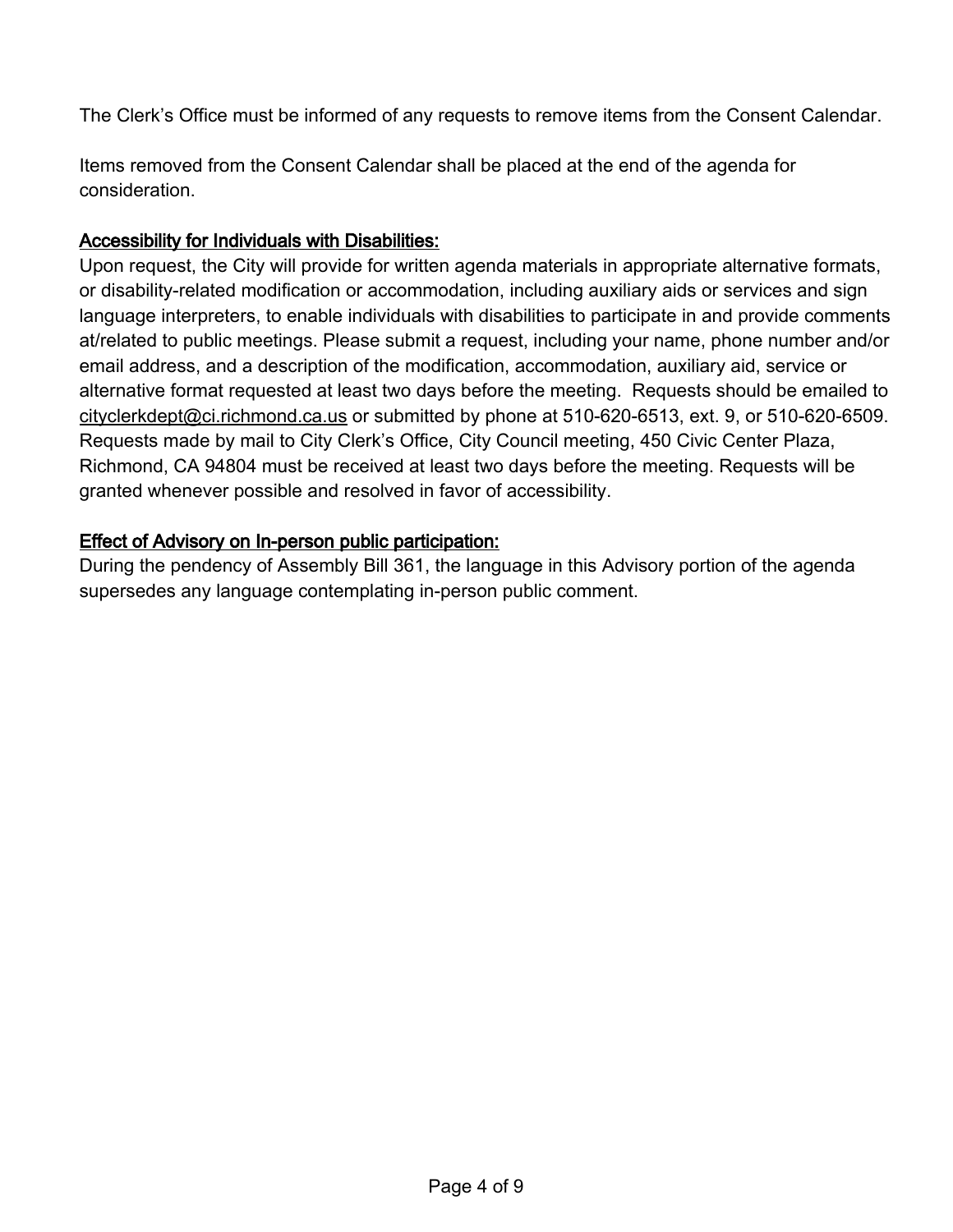#### Pages

# A. OPEN SESSION TO HEAR PUBLIC COMMENT BEFORE CLOSED SESSION

5:00 P.M.

B. ROLL CALL

.

C. CLOSED SESSION

### C.1. LIABILITY CLAIMS (Government Code Section 54956.9)

Government Code Section 54956.9

- C.1.a. Veretta Edwards v. City of Richmond
- C.1.b. Sean Radetich v. City of Richmond
- C.1.c. Charles Rigmaiden v. City of Richmond
- C.1.d. Felix Tan v. City of Richmond
- C.2. CONFERENCE WITH LEGAL COUNSEL EXISTING LITIGATION (paragraph (1) of Subdivision [d] of Government Code Section 54956.9)
	- C.2.a. SPRAWLDEF etal. v. City of Richmond
	- C.2.b. The GuidivilleRancheria of California, et al. v. The United States of America, et. al.
	- C.2.c. North CoastRivers Alliance et al./Point Molate Alliance et al. v. City of Richmond
	- C.2.d. Richmond Shoreline Alliance, SPRAWLDEF, Citizens for EastShore Parks, Sunflower Alliance, and GreenAction for Health and EnvironmentalJustice v. City of Richmond
- C.3. CONFERENCE WITH LEGAL COUNSEL ANTICIPATED LITIGATION (Significant exposure to litigation pursuant to paragraph (2) or (3) of Subdivision (d) [as applicable] of Government Code Section 54956.9)

### C.3.a. Three cases

In light of the California Court of Appeal's decision in Fowler v. City of Lafayette, the City Attorney's Office is attaching to this agenda four communications regarding the amended judgment and various agreements related to Point Molate. These letters provide the existing facts and circumstances for going into closed session on these items pursuant to California Government Code Section 54956.9(d)(2) and (e)(3).

### C.3.b. One Case - Veolia Mediation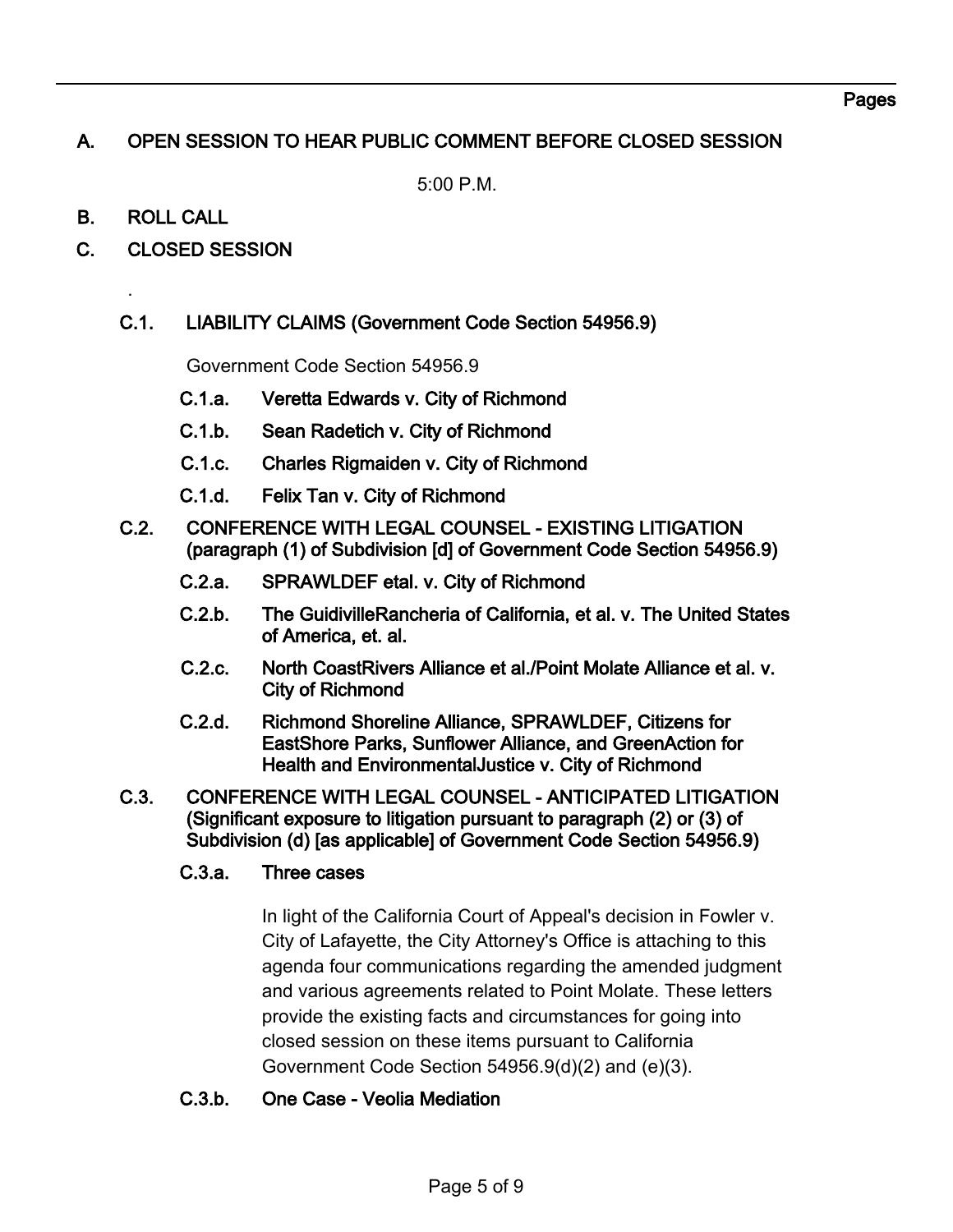- C.4. PUBLIC EMPLOYEE PERFORMANCE EVALUATION (Government Code Section 54957)
	- C.4.a. Title: City Manager
- D. PUBLIC COMMENT BEFORE CLOSED SESSION
- E. ADJOURN TO CLOSED SESSION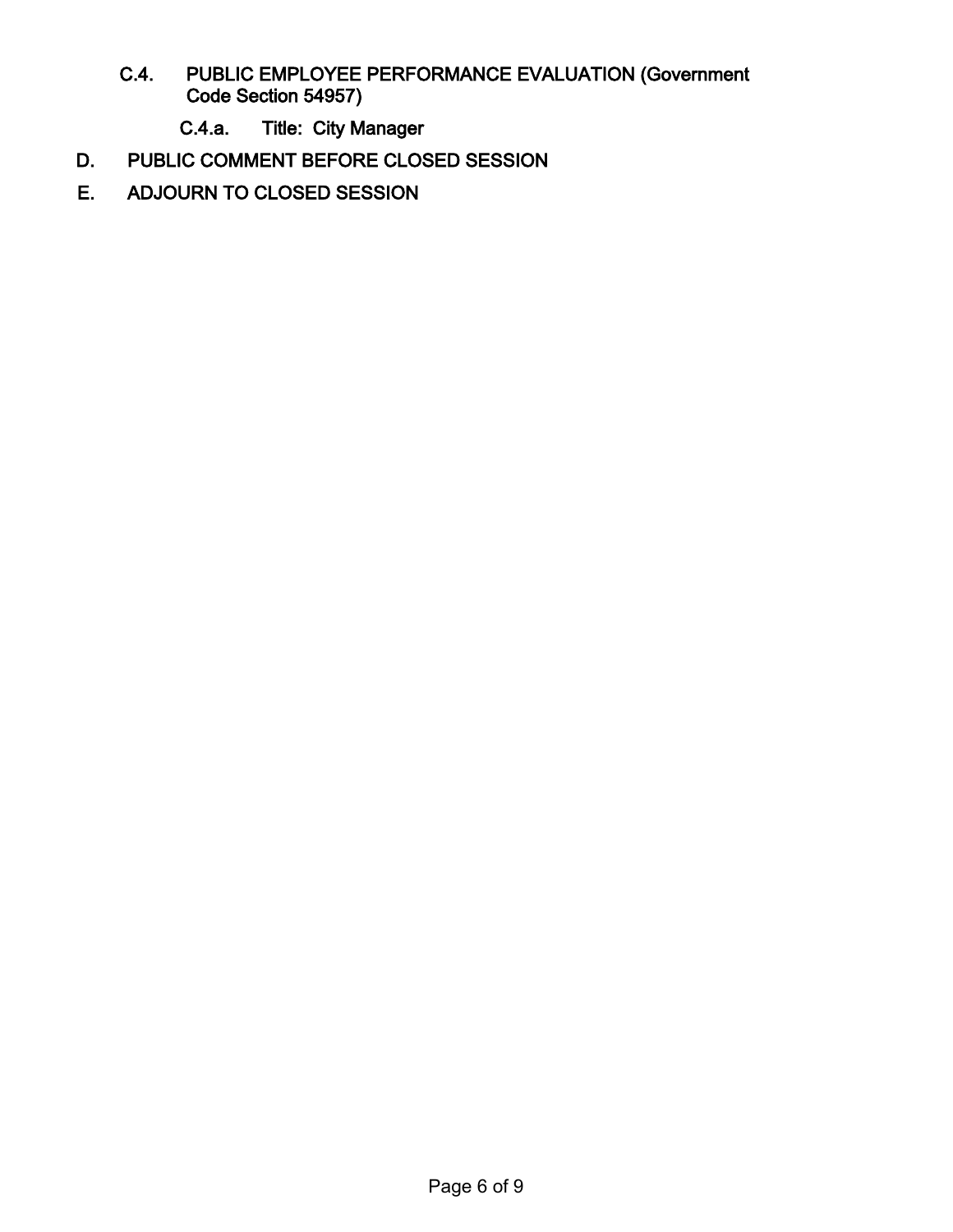F. SPECIAL JOINT MEETING OF THE RICHMOND HOUSING AUTHORITY / RICHMOND CITY COUNCIL

6:15 P.M.

- G. ROLL CALL
- H. PUBLIC COMMENT INSTRUCTIONAL VIDEO
- I. STATEMENT OF CONFLICT OF INTEREST
- J. AGENDA REVIEW
- K. HOUSING AUTHORITY/CITY COUNCIL BUDGET SESSION

## K.1. Fiscal Year 2021-22 Amended Budget Adjustments 10

 $\overline{\phantom{a}}$  , and the contribution of the contribution of the contribution of the contribution of the contribution of the contribution of the contribution of the contribution of the contribution of the contribution of the

ADOPT a joint resolution approving the proposed Fiscal Year (FY) 2021- 2022 Richmond Housing Authority's amended budget adjustments with revised estimated revenues of \$4,763,120 and total expenditures of \$4,763,120, decreasing the FY 2021-2022 General Fund subsidy total amount by \$371,456 from \$1,141,828 to \$770,372; and APPROVE and AUTHORIZE the RHA Executive Director and City Manager to execute a repayment agreement - Richmond Housing Authority/City of Richmond (Shasa Curl/Nannette J. Beacham/Belinda Brown 510-621-1300).

L. ADJOURNMENT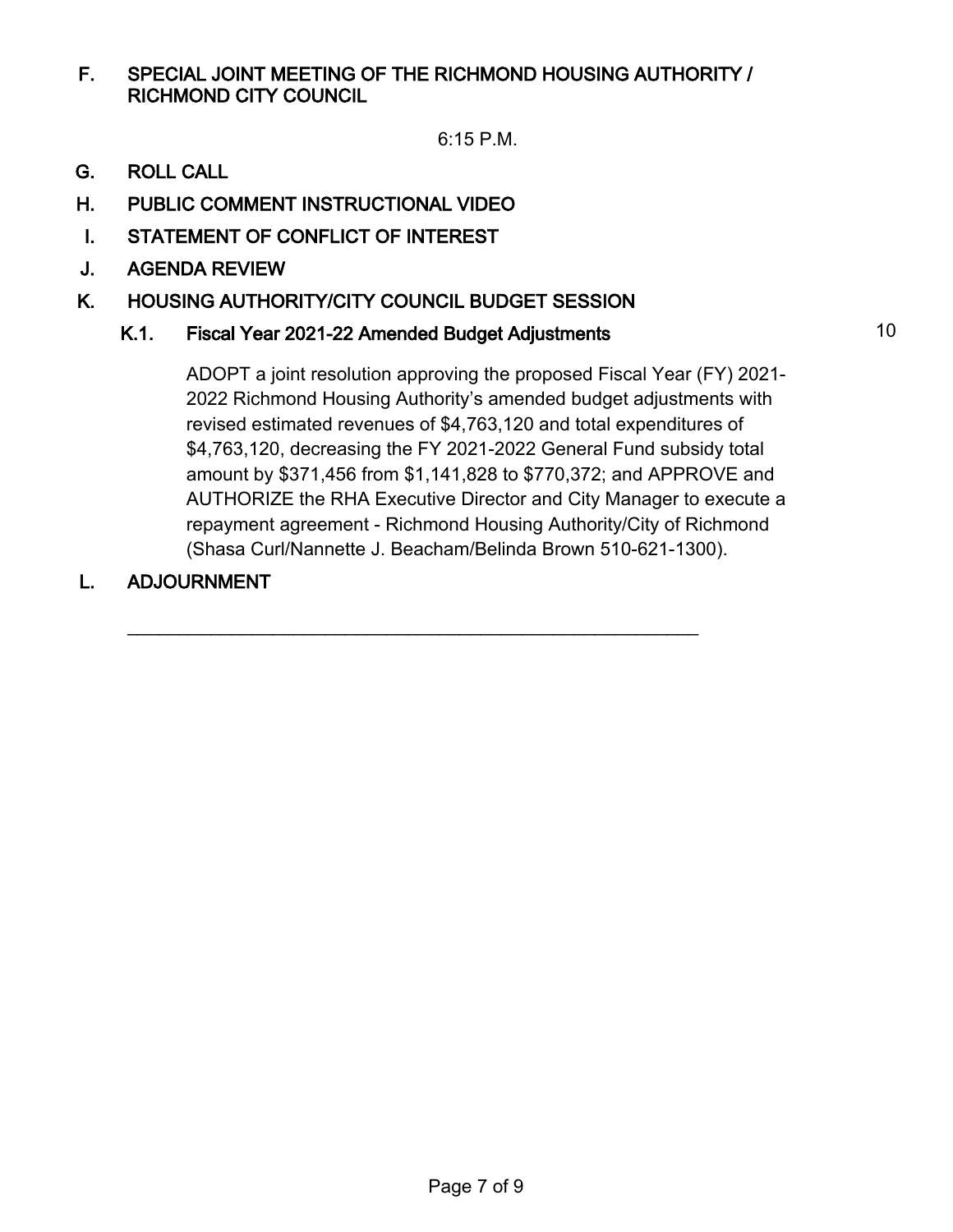## M. REGULAR MEETING OF THE RICHMOND CITY COUNCIL

6:30 P.M.

- N. ROLL CALL
- O. STATEMENT OF CONFLICT OF INTEREST
- P. AGENDA REVIEW
- Q. REPORT FROM THE CITY ATTORNEY OF FINAL DECISIONS MADE DURING CLOSED SESSION
- R. REPORT FROM THE CITY MANAGER (public comment allowed under Open Forum for Public Comment)
- S. CRIME REPORT FROM POLICE CHIEF (public comment allowed under Open Form for Public Comment)
- T. OPEN FORUM FOR PUBLIC COMMENT
- U. STUDY AND ACTION SESSION

#### U.1. Application for the Transportation Development Act (TDA) Article 3 Pedestrian and Bicycle Funding for Fiscal Year 2022-23 for the Richmond Ferry to Bridge Bicycle & Pedestrian Network Improvements project

ADOPT a resolution authorizing a request to the Metropolitan Transportation Commission for the allocation of Fiscal Year 2022-23 Transportation Development Act Article 3 pedestrian/bicycle project funding for the Richmond Ferry to Bridge Bicycle & Pedestrian Network Improvements project; and to ACCEPT and APPROPRIATE the funds should the grant be awarded – Public Works Department (Joe Leach 510-620-5478/Patrick Phelan 510-307-8111)

## U.2. Vacant seats on Richmond Boards, Commissions, and Committees 68

ANNOUNCE recent resignation from City of Richmond boards, commissions, and committees and vacancies as of January 19, 2022, and ask that interested individuals send applications to the City Clerk – Office of the Mayor (Mayor Tom Butt 510-620-6503).

### U.3. Study Session for the Potential Formation of a Community Facilities District for Point Molate

RECEIVE information and quantitative analysis regarding the potential formation of a Community Facilities District for the Point Molate development project; and after deliberation, CONSIDER providing any policy direction, as needed, regarding formation of a Community Facilities District for the Point Molate development project – Finance Department (Belinda Brown 510-620-6740).

71

37